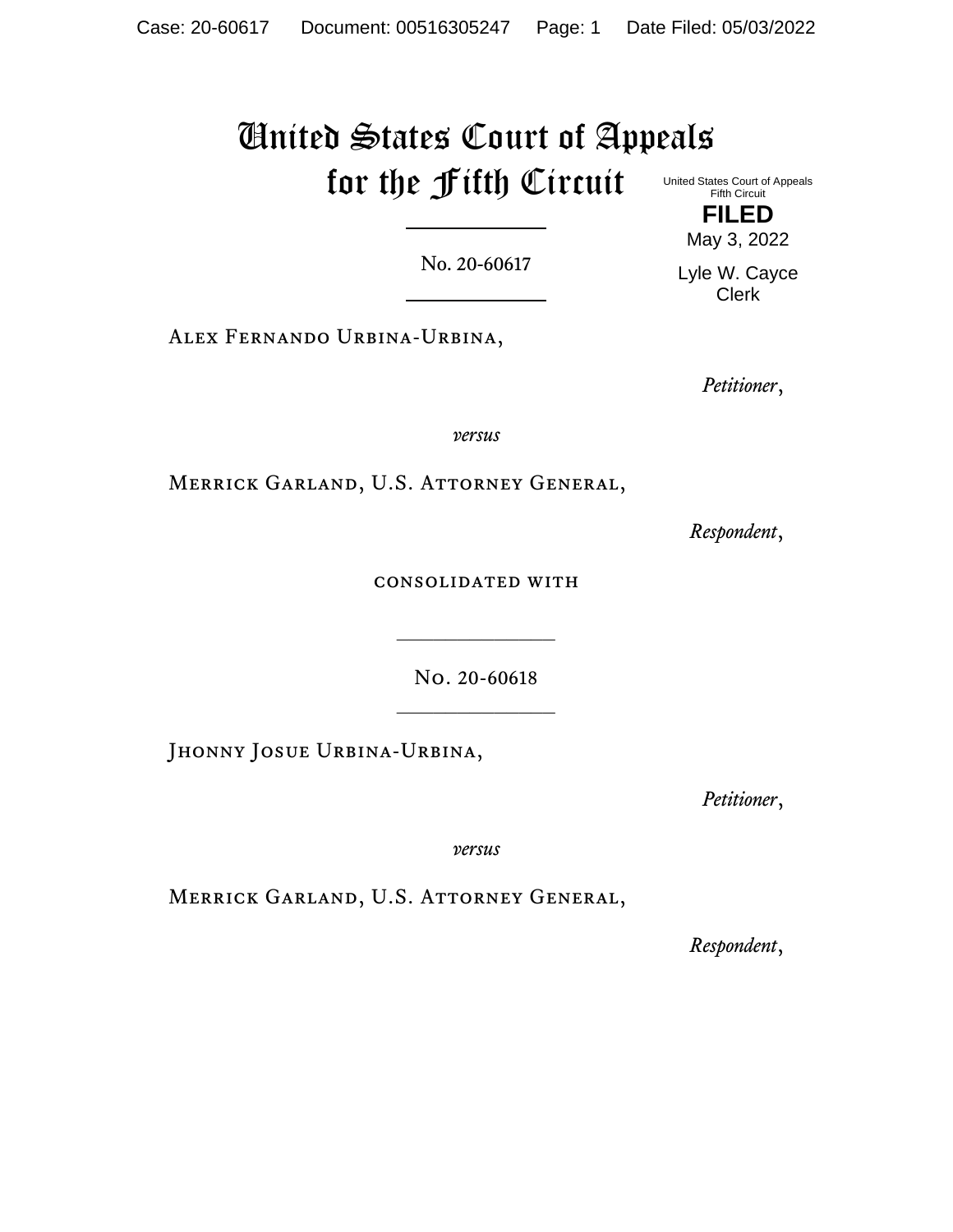## consolidated with  $\frac{1}{2}$

# No. 20-60619  $\frac{1}{2}$

Onofre Urbina-Lobo,

*Petitioner*,

*versus*

## Merrick Garland, U.S. Attorney General,

*Respondent*.

Petition for Review of an Order of The Board of Immigration Appeals No. A 206 782 646 No. A 206 782 647 No. A 206 782 645

Before Higginbotham, Higginson, and Duncan, *Circuit Judges*. PER CURIAM:\*

This is a consolidated petition seeking review of three orders from the Board of Immigration Appeals ("BIA"), affirming decisions from an immigration judge ("IJ") denying Petitioners' motions to reopen. For the

<sup>\*</sup> Pursuant to 5TH CIRCUIT RULE 47.5, the court has determined that this opinion should not be published and is not precedent except under the limited circumstances set forth in 5TH CIRCUIT RULE 47.5.4.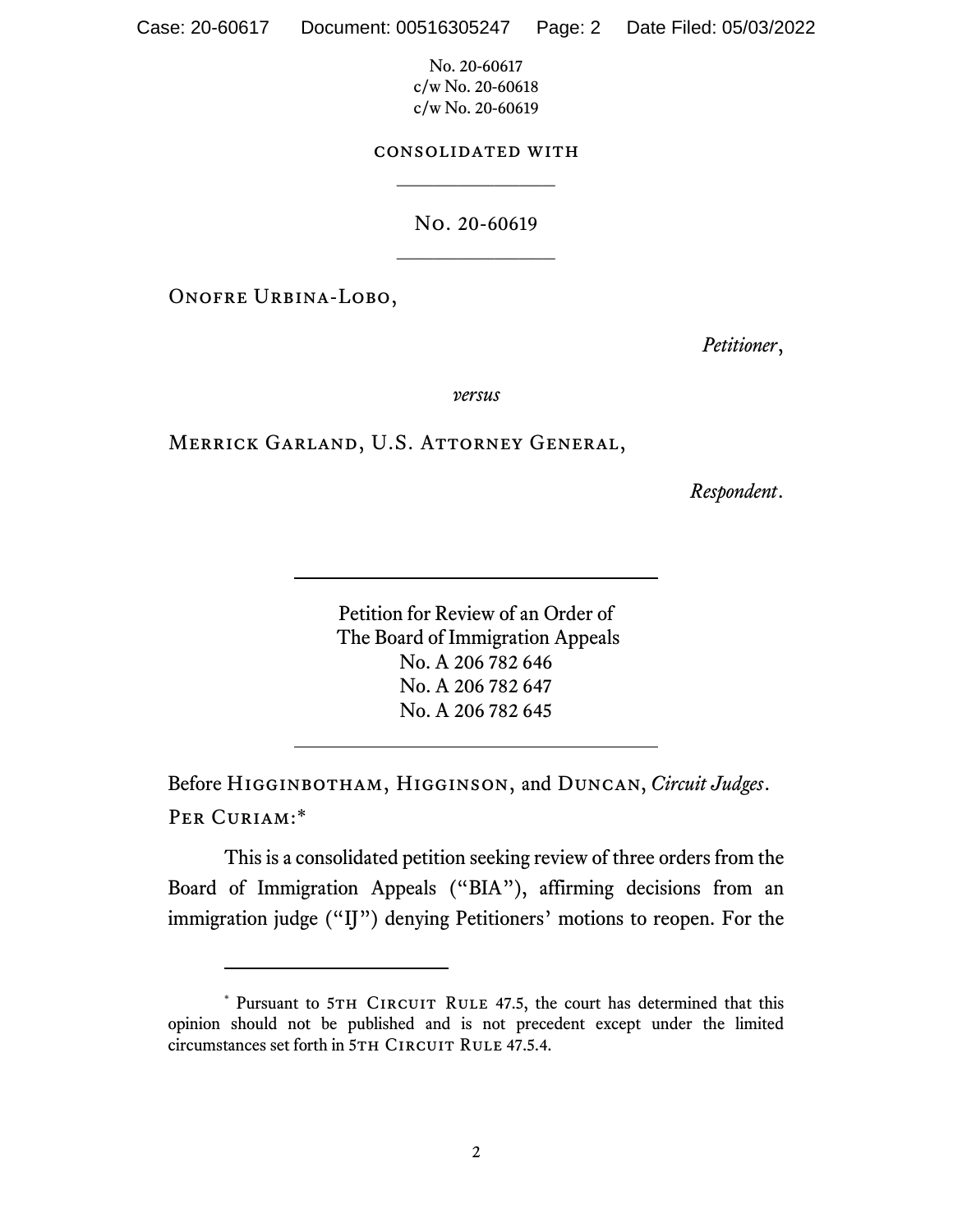reasons set forth below, we VACATE the BIA decision and REMAND for reconsideration.

I.

Petitioners Onofre Urbina Lobo ("Onofre") and her sons Alex Fernando Urbina-Urbina ("Alex") and Jhonny Josue Urbina-Urbina ("Jhonny") are natives and citizens of Honduras. They entered the United States without inspection on June 5, 2014. Onofre has two other children who are both United States citizens.

On June 8, 2014, Onofre was served with a notice to appear (NTA) for herself, Alex, and Jhonny – the notices charged that all three individuals were removable as aliens present in the United States without being admitted or paroled. The NTAs listed the family's address as 911 Tidwell Apt #28 (the "Tidwell address"), and informed the family members of the requirement to provide an address and to notify the immigration court of any change in address. The NTAs also informed the family that failure to appear would result in an in absentia removal order. The NTAs did not, however, contain the date or time of the removal hearings.

Notices of hearing dated September 9, 2014 were subsequently mailed to the Tidwell address. These notices stated that the removal hearings would be held on September 24, 2014. When Onofre and her sons failed to appear at their hearings, they were removed in absentia that same day.

In 2019, during a check-in with immigration, Onofre was told that she "needed to talk to an attorney" about her case. Furthermore, the family asserts that at that time they learned, for the first time, that Alex and Jhonny had been ordered removed. The three family members subsequently moved to reopen their cases. After an IJ denied the motions, the family appealed to the BIA, and the BIA affirmed the IJ's denial.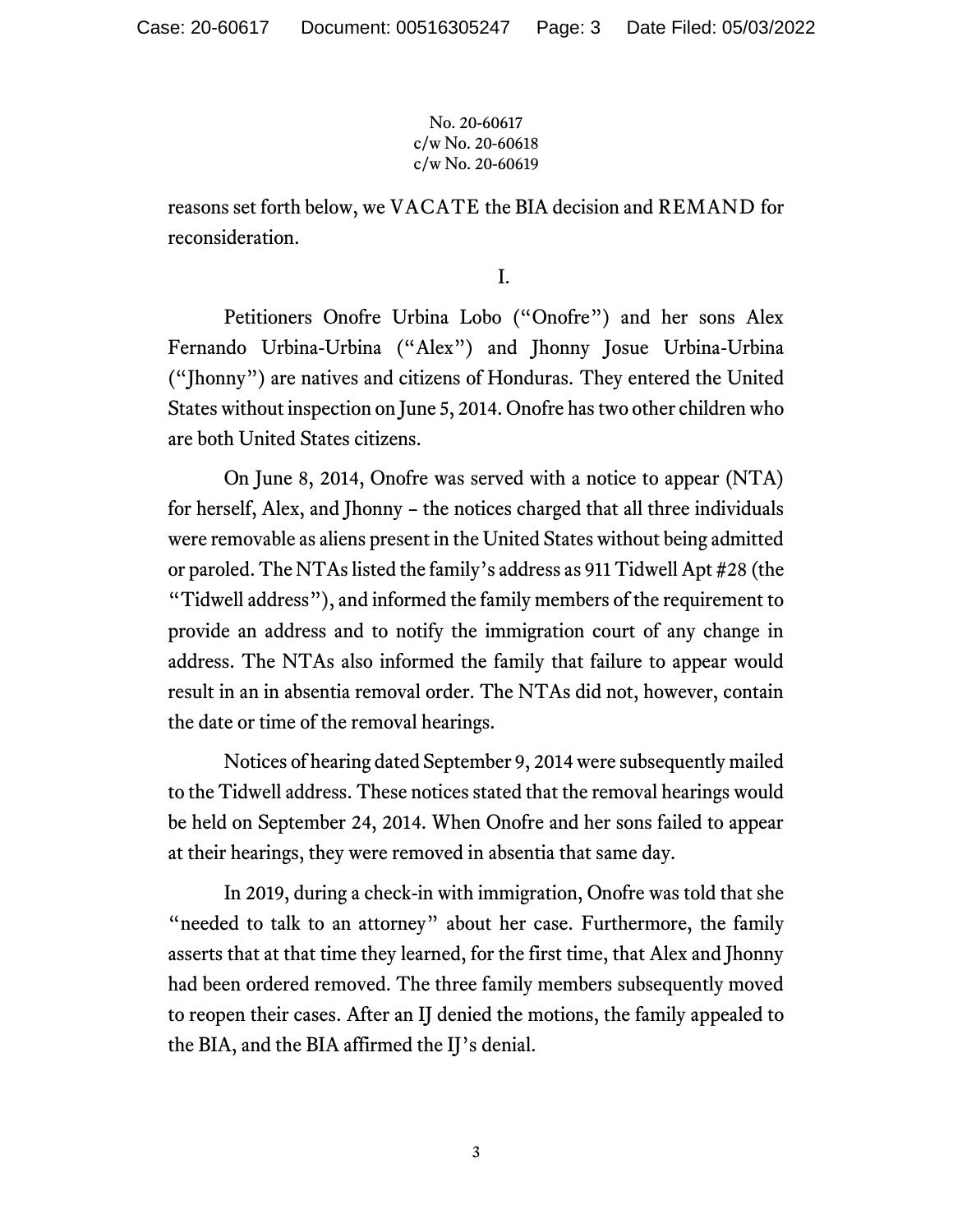All three family members filed timely petitions for review with this court. *See* 8 U.S.C. § 1252(b)(1). Thereafter, the cases were consolidated.

II.

"[W]e review the BIA's denial of a motion to reopen or to reconsider under a highly deferential abuse-of-discretion standard." *Zhao v. Gonzales*, 404 F.3d 295, 303 (5th Cir. 2005). "The Board abuses its discretion when it issues a decision that is capricious, irrational, . . . [or] based on legally erroneous interpretations of statutes or regulations . . . . The BIA's conclusions of law are reviewed *de novo*." *Barrios-Cantarero v. Holder*, 772 F.3d 1019, 1021 (5th Cir. 2014).

## III.

Statutory notice is the central issue in this case. All three family members argued before the BIA that they did not receive proper notice of the removal hearing, and thus that they should not have been removed in absentia. The BIA only addressed this argument in its order in Onofre's case, holding that "reopening and termination is not warranted" where an alien did not appear at a scheduled hearing after being served with a notice to appear that did not specify the time and place of the initial removal hearing, so long as subsequent notice of hearing specifying that information was properly sent to the alien. Though the BIA ignored this issue in its orders in Alex and Jhonny's cases, the claims were exhausted because they "gave the Board a chance to consider each claim." *Martinez-Geuvara v. Garland*, 27 F.4th 353, 361 (5th Cir. 2022).<sup>1</sup>

<sup>&</sup>lt;sup>1</sup> We have held that in such situations, where a petitioner has presented a claim to the BIA, the petitioner need not move the BIA to reconsider its ruling to exhaust that claim before raising the issue with us. *Id.* at 360.